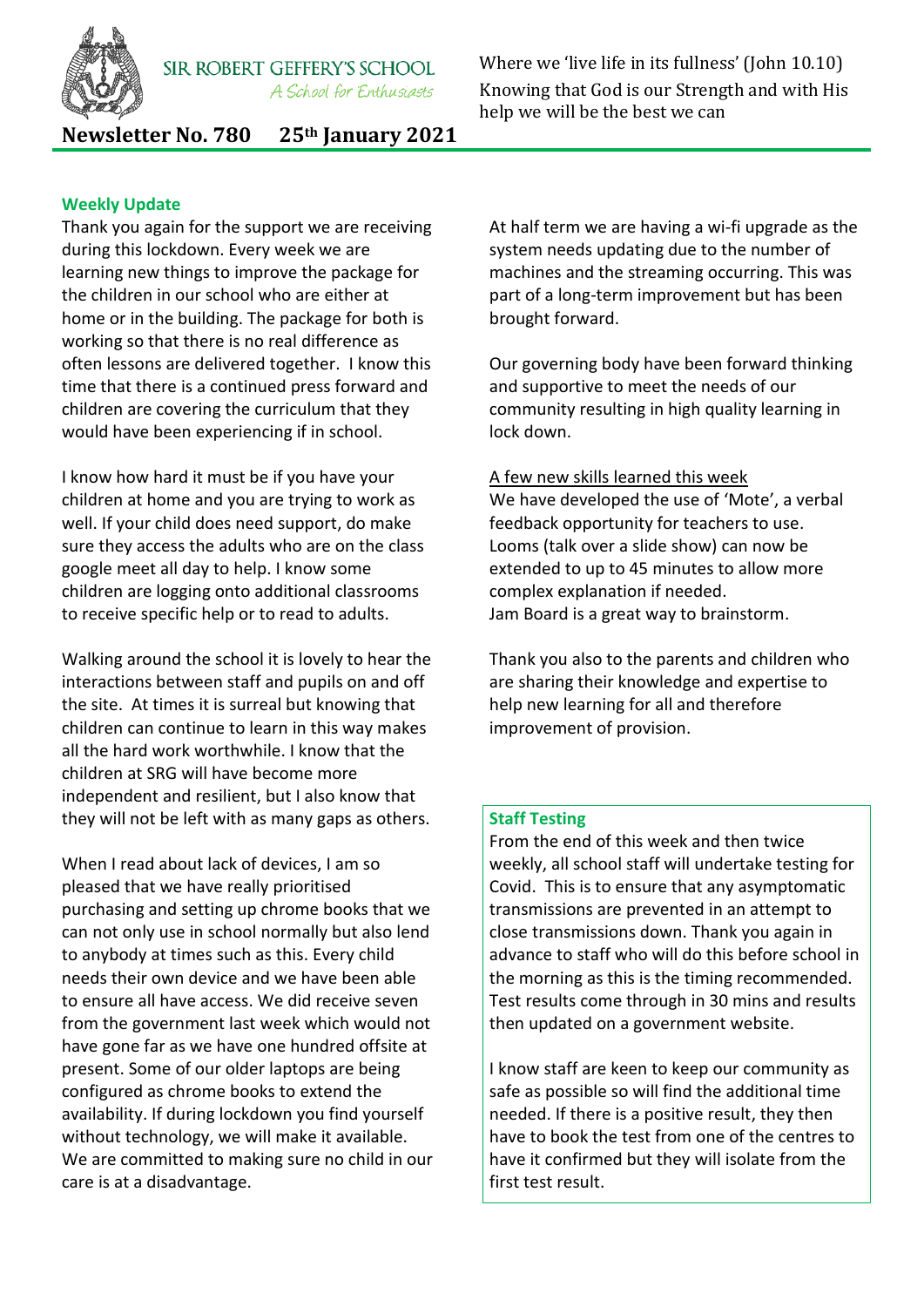#### **Remote Learning Policy**

Please read this (it is attached to the email) and this will help make sure that everybody is fully aware of what is happening at SRG. We have also updated Remote Learning information on the website.

## **Questionnaire**

Please can you help us by completing the google form in relation to Remote Learning and Learning During Lock Down. Please complete one for each child at SRG.

<https://forms.gle/tVtFRc6Ko5UMde2b6>

#### **Reverend Laura**

As many of you will know Rev Cathy Sigrist left Saltash in August and this left us without church representation temporarily. However, luckily for us Reverend Laura moved into the Vicarage in Landrake and became a parent at Sir Robert Geffery's when Seb joined us. The Rural Dean agreed that Rev Laura would be an ideal governor and she officially joined the board in November.

Already she is having a positive impact, having met with us to talk about our SIAMS form preparation, as there is a new format, leading Christingle Services and now providing us with Virtual Loom Assemblies each week. Hopefully after lockdown you will have the opportunity to meet her if you have not done so.



To book a place find us on f.book, or contact Chris Clark<br>(Children's & Families' Worker) 07790537911 chrisclark@wesleyweb.co.uk

## **Accelerated Reader Weekly Round Up**

Our whole school wordcount for this academic year to date is: 55,906,167 Whole school total books read to date: 6,418

#### Class wordcount – Year to date

Year 2 2,899,102 Year 3 4,043,511 Year 4 14,429,179 Year 5 14,859,542 Year 6 19,674,833

#### Top 5 wordcounts – Week

| Year 2 | William S |
|--------|-----------|
| Year 3 | Ruan H    |
| Year 4 | Ruby C    |
| Year 5 | Alfie B   |
| Year 6 | Darcie C  |

#### Good Progress

| Edmund F          |
|-------------------|
| Callum C          |
| Eris B-T, Albie C |
| Isaac B           |
| Poppy C           |
|                   |
|                   |

¼ Million Pippa I, Joshua P

#### **Gold Mathletes of the week**

Previously during our award assemblies, we have recognised the achievements of those using Mathletics and this week we would like to congratulate the following children who have achieved Gold certificates since the start of this school year:

- $1<sup>st</sup>$ Elodie Cl., Monty B, Samuel G, Lowenna H, Emily F, Charlie T, Lois G, Jake K, JJ. H., Joshua P, Jasper K.
- $2<sub>nd</sub>$ Ethan B, Merryn H, Leyla C, Lauren G.
- $3<sup>rd</sup>$ William Ba., Mia S, Ed S, William R.
- $4<sup>th</sup>$ Tilly K, Joseph A, Libby P, Stanley D, Eliza F.
- $5<sup>th</sup>$ Ashton B, Connor P, Lola O'B-R.
- $7<sup>th</sup>$ Sienna B, Ethan F.
- gth Isla S-H.